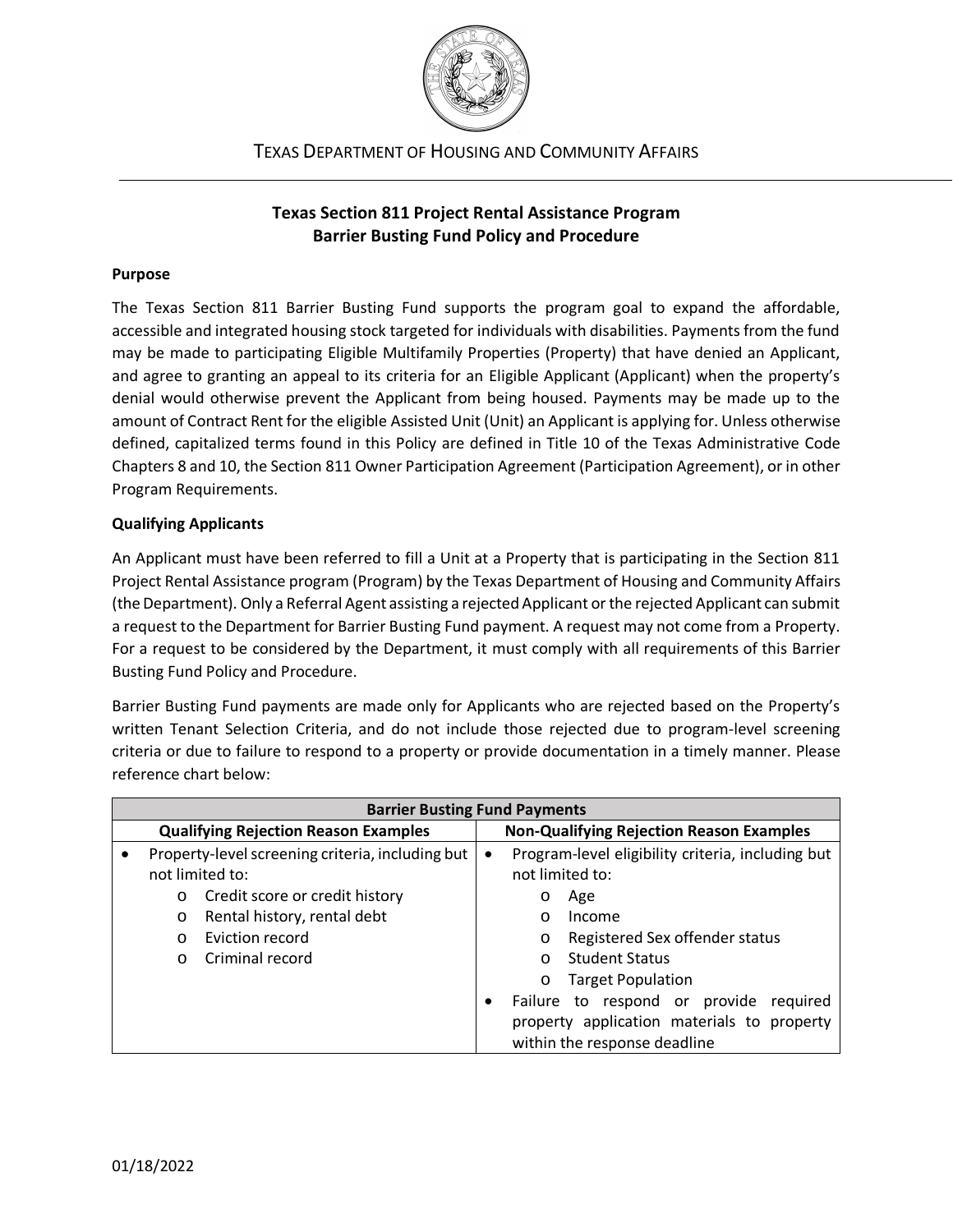

## TEXAS DEPARTMENT OF HOUSING AND COMMUNITY AFFAIRS

#### **Procedure for Overcoming Property-Level Rejection through Barrier Busting Fund Payment**

Requests for Barrier Busting Fund payments must be submitted to the Department within 10 days of Property rejection, though it is strongly encouraged that requests should be submitted immediately upon notice of rejection as Properties are under no obligation to hold a Unit vacant after an Applicant's rejection. The Barrier Busting Fund Payment request process may occur alongside an appeal and/or reasonable accommodation request to the Property regarding the rejection.

The following steps describe how to submit a request for a Barrier Busting Fund payment:

- 1. As a Referral Agent:
	- a. Upload the following to Serve-U:
		- i. Request for Barrier Busting Fund Payment Form
		- ii. The rejection notice
	- b. Email Point of Contact Kaitlin Devlin [\(kaitlin.devlin@tdhca.state.tx.us\)](mailto:kaitlin.devlin@tdhca.state.tx.us) once all items are uploaded notifying that a request for Barrier Busting Fund Payment has been submitted
- 2. As an Applicant without the assistance of a Referral Agent:
	- a. Email Point of Contact Kaitlin Devlin [\(kaitlin.devlin@tdhca.state.tx.us\)](mailto:kaitlin.devlin@tdhca.state.tx.us) the following:
		- i. Request for Barrier Busting Fund Payment Form
		- ii. The rejection notice

The Department may request more information from the Referral Agent or Applicant. The Department will send the Form back to the Referral Agent or Applicant as approved or denied.

Funds are available on a first-come, first-served basis. Approval is subject to funding availability. Requests for payment will continue to be accepted through the earlier of the depletion of funds, or December 1, 2022.

If the request is approved, it is the responsibility of either the Referral Agent or Applicant to present the approved request to the Property. Approved requests must be submitted to the Property no later than 14 days after receipt. Approval is evidenced by a Request for Barrier Busting Fund Payment that has been signed by Department Staff.

A Property is not obligated to negotiate with a Referral Agent or Applicant. A Property may review the approved offer and make a decision. The Department will not advocate on behalf of an Applicant to a Property, although if requested the Department will confirm the approved availability of a payment to a Property.

If a Property accepts the Barrier Busting Fund payment offer, the Property must complete the following steps to obtain payment:

- 1. Sign the offer;
- 2. Notify the Applicant and Referral Agent (if applicable) that the Applicant has been accepted;
- 3. Sign the Lease with the Tenant at move-in; and